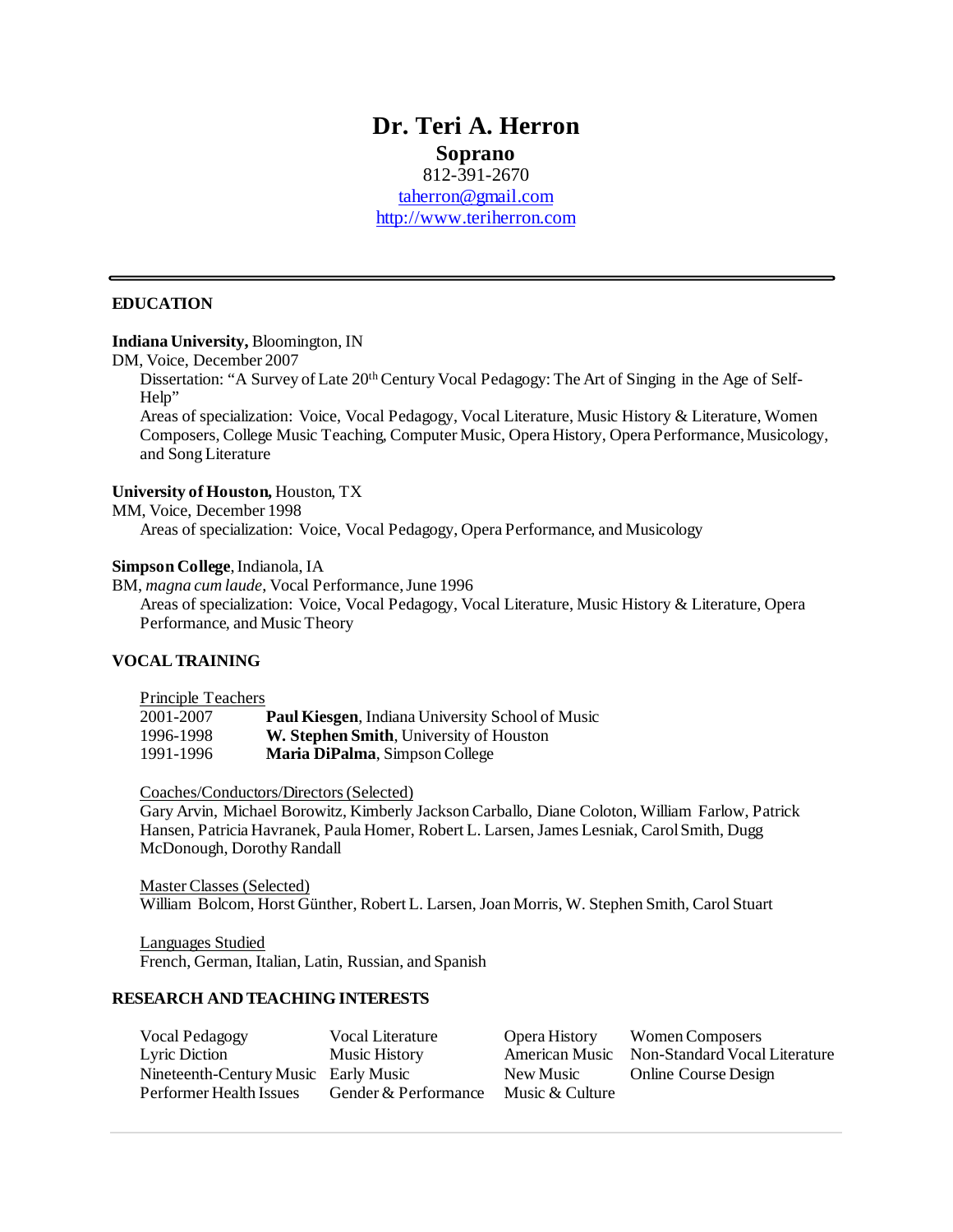# **COLLEGE TEACHING EXPERIENCE**

#### **Associate Online Faculty**

- o Teach undergraduate and graduate online courses in the General Education, Bachelor of Arts in Instructional Design, Master of Arts in Teaching and Learning with Technology programs, and Online Educator Specialization.
- o Create faculty expectations in accordance with standards set by the college and program.
- o Develop instructor guidance content for each course to assist students with course materials and provide additional learning tools for their use.
- o Maintain consistent contact with students, participate in classroom discussion boards, and interact with studentsin the online environment according the policies and procedural standards set by the university.
- o Provide timely and quality feedback on assessments and aid students in dealing with issues ranging from difficulties with course content and assistance through the university's support services, to time management strategies and use of technological tools for education with an emphasis on students-centered learning.

Delta State University Cleveland, Mississippi (2008-2012)

# **Assistant Professor of Music (Voice)**

- o Designed and taught general education music coursesin both face-to-face and online formatsincluding the 2011 Blackboard Exemplary Course Award winning *Music in American Culture* online course.
- o Designed and taught major courses including Vocal Pedagogy and German & French Lyric Diction.
- o Taught studio voice to undergraduate music majors and non-majors (approximately 9-12 students per semester) culminating in graded performance exams and/or public student solo recitals.
- o Conducted weekly vocal performance master classes.
- o Assisted voice students in repertoire selection and preparation.
- o Assisted with the opera program.
- o Participated in recruiting trips and activities.
- o Advised undergraduate students and monitored degree progress through graduation.
- o Mentored upper division students as they weighed options for graduate school.
- o Participated as a faculty mentor in the GST 100 "Emerging Scholars" program for incoming freshman.
- o Utilized a variety of instructional and telecommunications technologies through the LMS web interface for all courses.
- o Served as an IT liaison conducting faculty training workshops on the use of instructional design methodologies and instructional technologies in day-to-day instruction.
- o Served on a variety of departmental and university committees including: Faculty Senate, Online Learning, Library, Writing Across the Curriculum, Gender Studies, and NASM Accreditation.

#### Simpson College Indianola, Iowa (1999)

- **Instructor of Music/Departmental Recruiter (Sabbatical Replacement)** o Designed and taught an Opera History seminar for music majors.
- o Taught studio voice to undergraduate music majors and non-majors culminating in graded performance exams and/or public student solo recitals.
- o Assisted students in recital repertoire selection and role preparation.
- o Conducted weekly performance master classesfor voice students.
- o Assistant directed the main stage opera production under Dr. Robert L. Larsen.
- o Advised students during the registration process.
- o Worked comprehensively with all Music Faculty to facilitate coordination of Auditions Weekend for prospective students.
- o Acted as the liaison between the Music Department Chairperson/Music Faculty and the Offices of Admissions and Financial Aid.
- o Coordinated student staffers to organize informational mailings and phone drives.
- o Represented the Simpson Music Department at all official recruitment functions.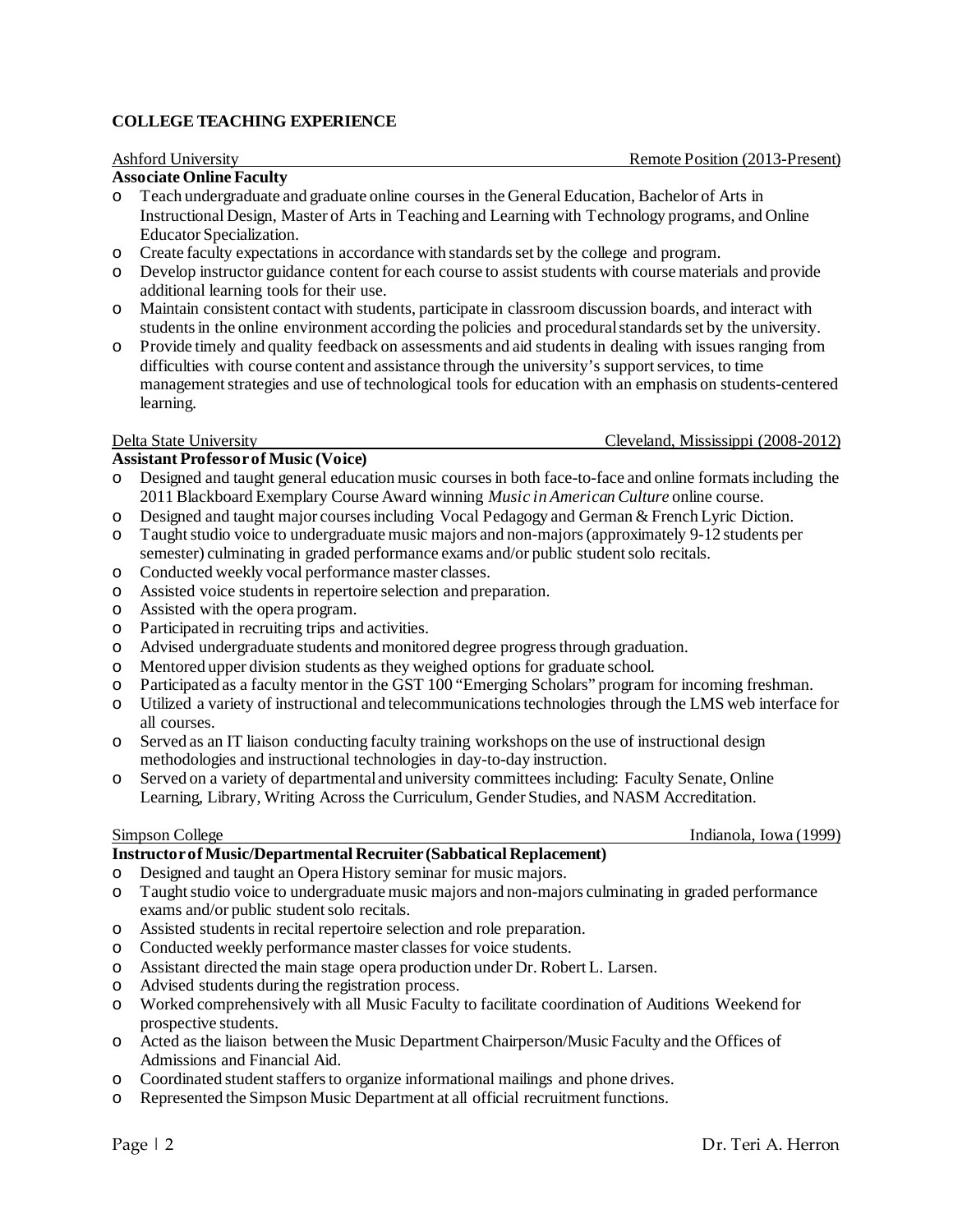Alvin Community College Alvin, Texas (1998)

### **AdjunctInstructor of Voice**

- Taught studio voice to non-major students.
- o Selected vocal repertoire, coached foreign language diction, and provided assistance with musicianship skills for each student.

# **Adjunct Instructor of Music Literature**

o Designed and taught a Survey of Music Literature/Music Appreciation course for both major and nonmajor students.

# Simpson College Indianola, Iowa (1993-1996)

- **Teaching Assistant**  $\circ$  Assisted supervising professor in class preparation for Medieval & Renaissance and 19th & 20th Century music history courses.
- o Lead student study sessions, class sessions, and proctored exams.
- o Served as a grader for quizzes and major exams.
- $\circ$  Tutored students for core music history and survey courses (Medieval & Renaissance, 17<sup>th</sup> & 18<sup>th</sup> Century Music, and 19<sup>th</sup> & 20<sup>th</sup> Century Music, Opera History, Survey of Twentieth Century Music, Survey of Music History, and Romanticism in the Arts).
- o Assisted supervising professor with Opera Workshop May Term courses providing scheduling, stage management, assistant director, and technical stage support.

# **OTHER SALARIED TEACHING EXPERIENCE**

- **Voice Instructor** o Maintain a private voice studio for members of the community. Mississippi Summer Arts Institute Cleveland, Mississippi (2009 & 2011) **Instructor of Voice and Dance** o Developed and taught courses in class voice, belly dance, and Latin dance for gifted high school and middle school students.
- o Choreographed and directed segments of the final gala performance.

# Private Voice Studio Cleveland, Mississippi (2009- 2012)

# **Voice Instructor**

o Maintained a private voice studio for non-music majors from Delta State University and members of the community.

#### **Voice Instructor**

o Maintained a private voice studio for members of the community.

#### John Waldron Arts Center Bloomington, Indiana (2000) **Opera Instructor**

o Developed and taught an introductory survey course in opera to adult students from the community.

Private Voice Studio San Diego, CA (2012-Present)

Private Voice Studio Bloomington, Indiana (2000-2008)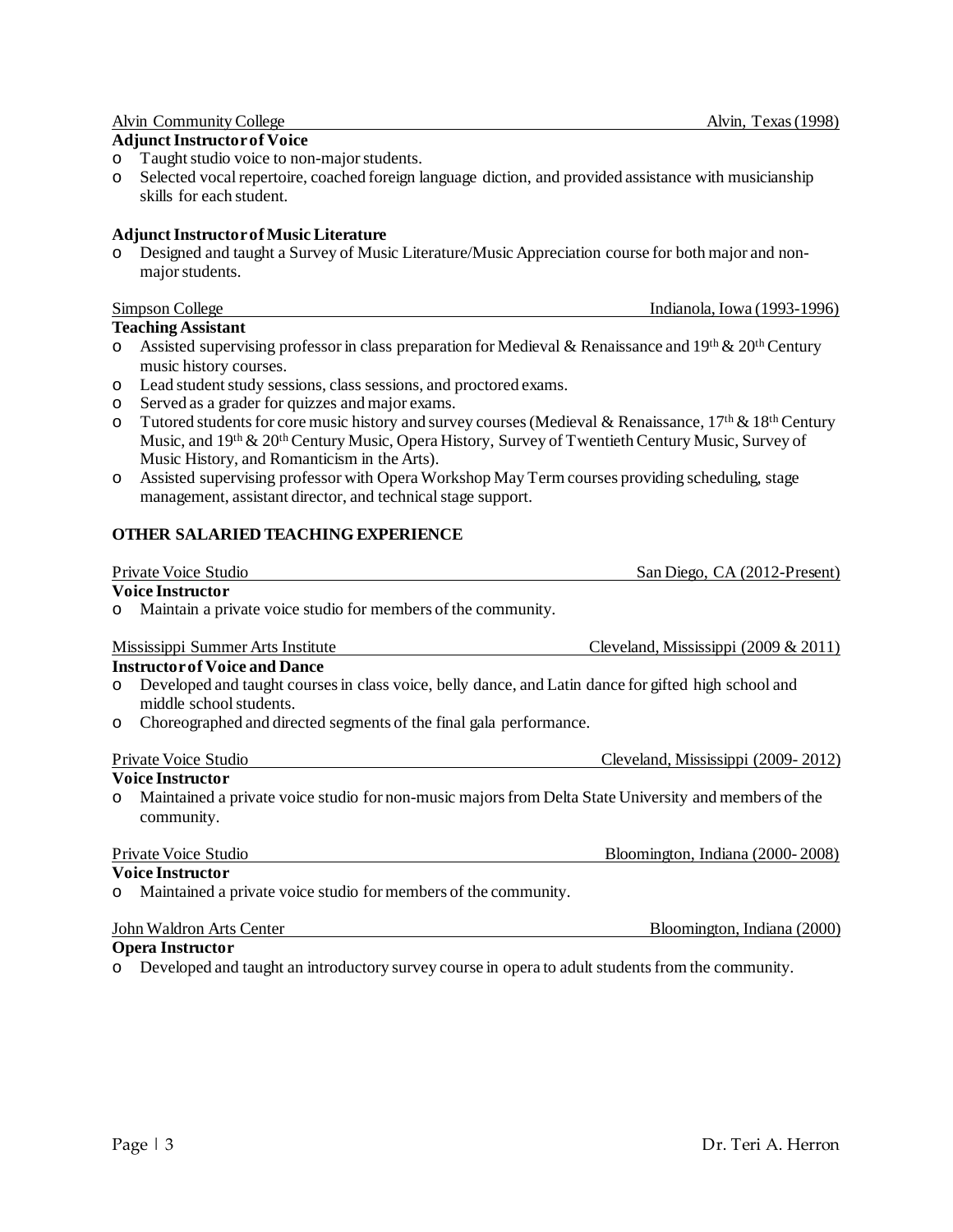# Orpheus Summer Music Festival Indianola, Iowa (1992-1999)

#### **Instructor**

- o Taught daily individual voice lessons at this summer festival for gifted high school students.
- o Coached diction and interpretation.
- o Directed opera scenes.
- o Assistant directed and stage managed the final Gala concerts of musical comedy/opera scenes under Dr. Robert L. Larsen.

#### Master Classes and Guest Artist Teaching

2017 Master Classes & Private Lessons<br>
2015 Master Classes & Private Lessons<br>
West Texas A&M University

2013 Master Classes & Private Lessons

2015 Master Classes & Private Lessons West Texas A&M University<br>2013 Master Classes & Private Lessons West Texas A&M University 2011 Master Classes & Private Lessons SCC Art Song Festival<br>2008 Master Class Faulkner State Community Faulkner State Community College

#### **PERFORMANCE EXPERIENCE (Selected)**

# Opera Roles

| 1998 | Mrs. Bassett      | Summer & Smoke                     | Des Moines Metro Opera |
|------|-------------------|------------------------------------|------------------------|
| 1998 | Mrs. Gobineau     | The Medium                         | Moores Opera Center    |
| 1997 | La Ciesca         | Gianni Schicchi                    | Moores Opera Center    |
| 1997 | Lady Billows      | Albert Herring (cover performance) | Des Moines Metro Opera |
| 1997 | New Prioress      | Les Dialogues des Carmélites       | Moores Opera Center    |
| 1997 | Mama Lucia        | Cavelleria Rusticana               | Moores Opera Center    |
| 1995 | Mother            | Amahl & The Night Visitors         | Simpson College        |
| 1995 | Lady Billows      | Albert Herring                     | Simpson College        |
| 1994 | Ottavia           | Coronation of Poppea               | Simpson College        |
| 1994 | Candace Whitcomb  | The Village Singer                 | Simpson College        |
| 1993 | <b>First Lady</b> | The Magic Flute                    | Simpson College        |
| 1993 | Minerva           | Orpheus in the Underworld          | Simpson College        |
| 1992 | La Ciesca         | Gianni Schicchi                    | Simpson College        |
| 1991 | Witch             | Hansel & Gretel                    | <b>Norton Theatre</b>  |
|      |                   |                                    |                        |

# Oratorio & Concert

| 2018 | Lecture, Composer & Cabaret Concerts                           | <b>SCC</b> Art Song Festival | Soloist |
|------|----------------------------------------------------------------|------------------------------|---------|
| 2017 | Standard & Cabaret Concerts                                    | Ann Arbor Song Festival      | Soloist |
| 2016 | Standard & Cabaret Concerts                                    | Ann Arbor Song Festival      | Soloist |
| 2015 | Lecture, Composer & Cabaret Concerts                           | <b>SCC</b> Art Song Festival | Soloist |
| 2013 | Lecture & Cabaret Concerts                                     | <b>SCC Art Song Festival</b> | Soloist |
| 2012 | Lieder & Cabaret Concerts                                      | Ann Arbor Song Festival      | Soloist |
| 2012 | Schubert Mass in G, No. 2                                      | Greenwood Chorus             | Soloist |
| 2012 | "Cultures through Song – A Korean Journey"                     | Delta State University       | Soloist |
| 2011 | Lecture & Cabaret Concerts                                     | <b>SCC</b> Art Song Festival | Soloist |
| 2011 | <b>DSU Jazz Ensemble Spring Concert</b>                        | Delta State University       | Soloist |
| 2009 | G. F. Handel: <i>Messiah</i> (Part I)                          | Mississippi Chorus           | Soloist |
| 2009 | W. A. Mozart: Coronation Mass in C Major                       | Mississippi Chorus           | Soloist |
| 2008 | <b>DSU Honor Choir Performance</b>                             | Delta State University       | Soloist |
| 2008 | <b>DSU Music Faculty in Concert</b>                            | Faulkner State Comm. College | Soloist |
| 2008 | "Seasons of Life & Music"                                      | Indiana University           | Soloist |
| 2008 | David Ward Steinman's Songs of the Seasons                     | Indiana University           | Soloist |
| 2008 | Living Composer's Forum with William Bolcom Indiana University |                              | Soloist |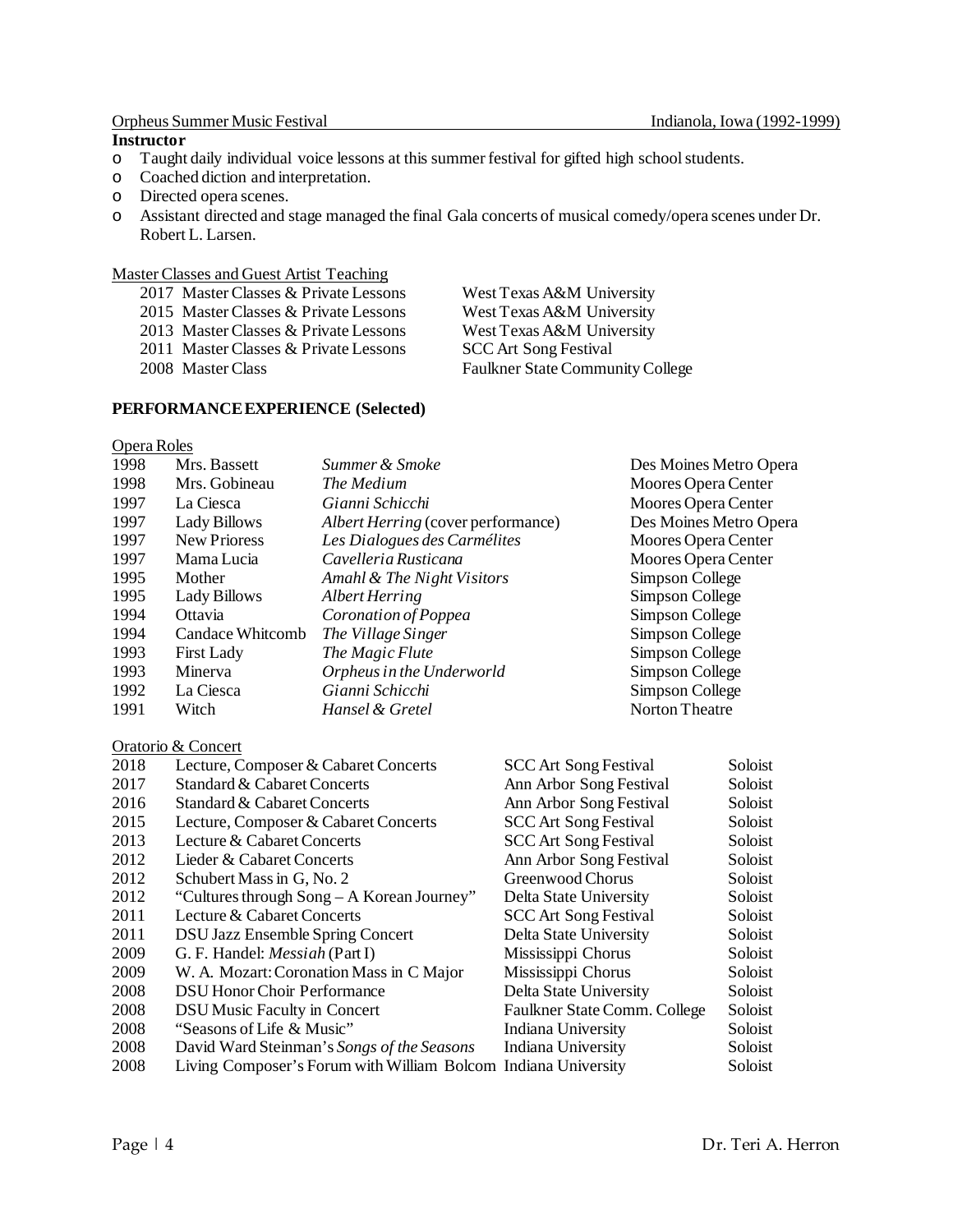### Solo Recitals

| 2012 |                                                     | Faculty Recital "Works by Barber"                               | Delta State University    |
|------|-----------------------------------------------------|-----------------------------------------------------------------|---------------------------|
| 2010 |                                                     | Faculty Recital "Evening of Spanish Song"                       | Delta State University    |
|      |                                                     | (with Guest Artist Kimberly Jackson Carballo of IU Bloomington) |                           |
| 2009 |                                                     | Faculty Recital "Liederabend" - Frauenliebe und Leben           | Delta State University    |
|      |                                                     | (with DSU faculty tenor Dr. Christopher Meerdink)               |                           |
| 2008 |                                                     | Faculty Recital - Mozart, Rachmaninoff, Duparc                  | Delta State University    |
| 2003 | Doctoral Recital - Britten, Bolcom, Meyers, Barab   |                                                                 | Indiana University        |
| 2003 | "An Evening of Cabaret"                             |                                                                 | Meadowood RC              |
| 2003 | Doctoral Recital – Wagner, Lekberg, Walton          |                                                                 | Indiana University        |
| 2002 | Doctoral Recital - Ravel, Rachmaninoff, Copland     |                                                                 | <b>Indiana University</b> |
| 1999 | Faculty Recital – Purcell, Marx, Patterson, Britten |                                                                 | Simpson College           |
|      | Opera/Musical Theatre Scenes                        |                                                                 |                           |
| 2008 | Magda                                               | Menotti: The Consul [Act I, Sc. 1/Act II, Sc. 1-2]              | Delta State University    |
| 1998 | Magda                                               | Menotti: The Consul [Act II, Scene 2]                           | Des Moines Metro Opera    |
| 1998 | The Governess                                       | Britten: Turn of the Screw [Act II, Scene 1]                    | Des Moines Metro Opera    |
| 1998 | Witch                                               | Sondheim: <i>Into the Woods</i> [Act I, Scene 1]                | Des Moines Metro Opera    |
| 1997 | Magda                                               | Menotti: The Consul [Act I, Scene 2]                            | Des Moines Metro Opera    |
| 1997 | Susan B.                                            | Thomson: The Mother of Us All [Act II, Scene 2]                 | Des Moines Metro Opera    |

#### **PUBLICATIONS & WORK SAMPLES**

"[Maximizing Discussion Engagement and Interaction by Design,](http://www.cider.vt.edu/conference/proceedings/2015ConferenceProceedings.pdf)" *Proceedings of the Conference on Higher Education Pedagogy*, February 2015.

"Cultures through Song - [A Korean Journey: The Process and Outcome of a Student/Faculty](http://media.wix.com/ugd/4ef0d4_2b2f15dc5d194f81b4f7fc5dfc4e49d5.pdf)  [Collaborative](http://media.wix.com/ugd/4ef0d4_2b2f15dc5d194f81b4f7fc5dfc4e49d5.pdf) Project,"*Proceedings of the International Journal of Arts and Sciences* 7 (2), December 2014.

"[Using Guided Response to Stimulate Student Engagement in the Online Asynchronous Discussion](http://www.universitypublications.net/ijas/0703/pdf/H4V646.pdf)  [Board,](http://www.universitypublications.net/ijas/0703/pdf/H4V646.pdf)" *Proceedings of the International Journal of Arts and Sciences* 7 (3), December 2014.

*[A Survey of Late 20th Century Vocal Pedagogy: The Art of Singing in the Age of Self-Help](http://www.amazon.com/Survey-Late-Century-Vocal-Pedagogy-ebook/dp/B00G2URQP4)***,** Amazon Kindle Publishing, October 2013.

"Tito Puente" in *Great Lives from History: Latinos***,** Salem Press, February 2012.

*[Music in American Culture Course Tour](http://youtu.be/8YQlrUgJYoE)*, May 2011.

*Faculty Interview Project – [Dr. Herron's Interview with Dr. Karen Bell Regarding DSU's BSIS Degree](http://youtu.be/vu2zddvOx4s)*, April 2011.

"Scriabin, Alexander: Russian classical composer" in *Musicians and Composers of the Twentieth Century***,** Salem Press, May 2009.

"Menotti, Gian Carlo: Italian classical composer" in *Musicians and Composers of the Twentieth Century***,** Salem Press, May 2009.

*[Music in American Culture Podcast: Indigenous Music in Early America](http://eln.deltastate.edu/wordpress/?p=54)*, February 2009.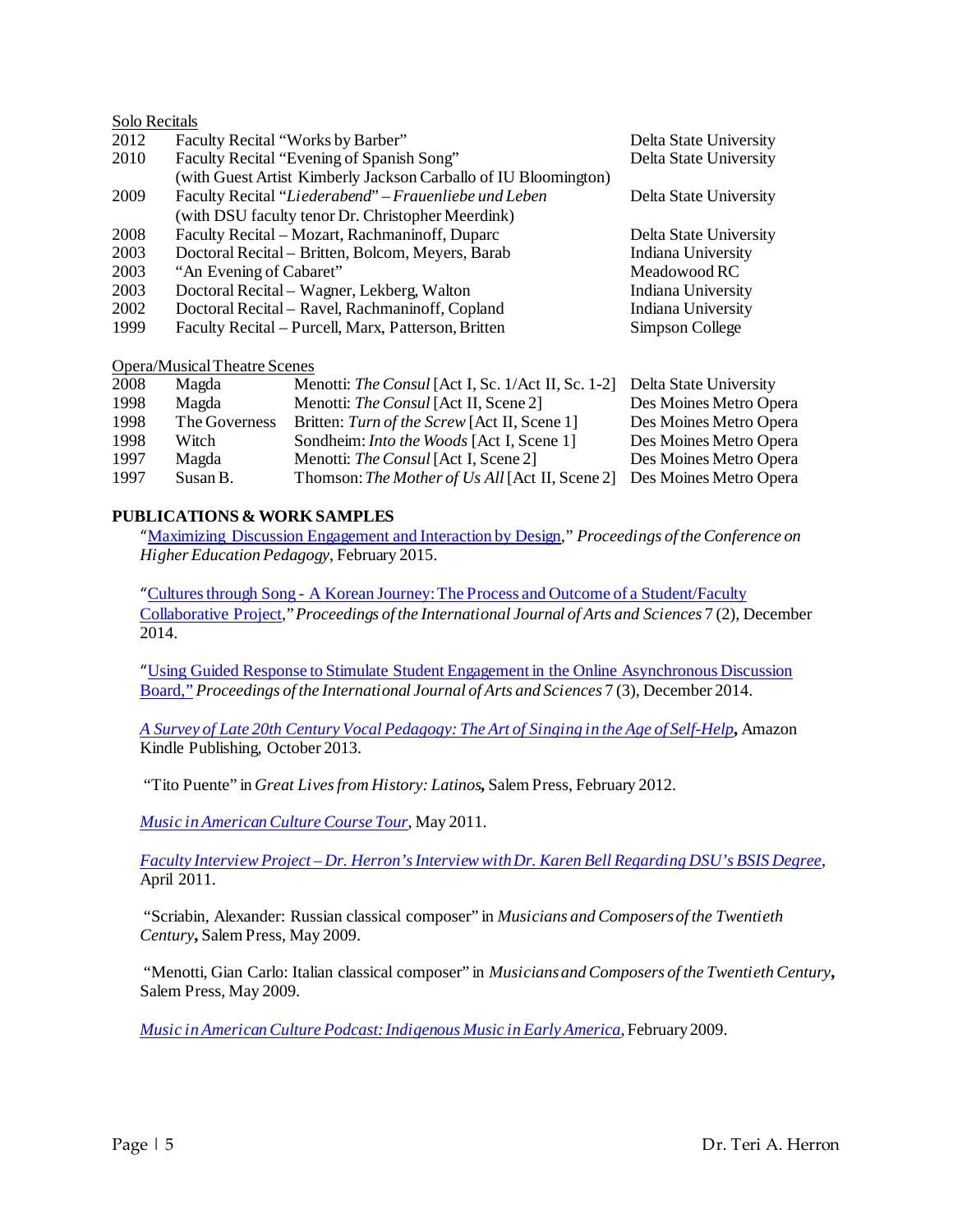### **CURRENT RESEARCH PROJECTS**

Creation of a book, *Korean Art Song for Western Sin*gers, including transliteration of the Korean language into IPA, diction provided by native speakers, historical and cultural context for each song, and information on composers and poets. Project is being completed in collaboration with Dr. Jung-Won Shin of Delta State University. (In progress – expected publication 2019)

Designing and developing an Open Educational Resources repository of quality performances of public domain music for use in music courses. (In progress – expected launch 2018)

# **CONFERENCE & SEMINAR PRESENTATIONS**

"The Cohort Design Process: The Power of the Relational Approach to Instructional Design for Online Courses," CIDER Conference on Higher Education Pedagogy, Virginia Tech, Blacksburg, VA, February 2017.

"Curating Resources for Student Agency in the Online Music Curriculum: Strategic Design to Create Profound Change," College Music Society Technology Pre-Conference, Santa Fe, NM, October 2016.

"Creating Cultural Understanding: Designing Unique Experiences that Bridge the Culture Gap," Hawaii International Conference on Arts and Humanities, Honolulu, HI, January 2016.

"Applying Principles of Worked Examples within the AU Classroom," Ashford University Teaching and Learning Conference, San Diego, CA, November 2015.

"Korean Art Songs," Song Collaborators' Consortia Art Song Festival, Canyon, TX, March 2015.

"Maximizing Discussion Engagement and Interaction by Design," CIDER Conference on Higher Education Pedagogy, Virginia Tech, Blacksburg, VA, February 2015.

**"**Cultures Through Song: A Korean Journey," IJAS Boston International Conference for Academic Disciplines, Boston, MA, May 2014.

"Using Guided Response to Stimulate Student Engagement in the Online Asynchronous Discussion Board" [Poster], IJAS Boston International Conference for Academic Disciplines, Boston, MA, May 2014.

"Using Guided Response to Stimulate Student Engagement in the Online Asynchronous Discussion Board" [Poster], CIDER Conference on Higher Education Pedagogy, Virginia Tech, Blacksburg, VA, February 2014.

"Jugendstil: The Influence of Function and Decoration in the Lieder of Strauss and Marx," Song Collaborators' Consortia Art Song Festival, Canyon, TX, October 2013.

"Developing Robust Online Music Courses for Free: Leveraging Open Source Software in Your Course Design and Distance Learning Packages" [Electronic Poster], College Music Society Technology Pre-Conference, University of San Diego, San Diego, CA, November 2012.

"Searching for the 'Feminine' Voice in the Art Song Canon," Song Collaborators' Consortia Art Song Festival, Canyon, TX, March 2012.

"Incorporating Technology into Your Teaching: Going From Zero to an Online Presence One Step at a Time," OIT/DSU New Faculty Seminar, Delta State University, Cleveland, MS, October 2011.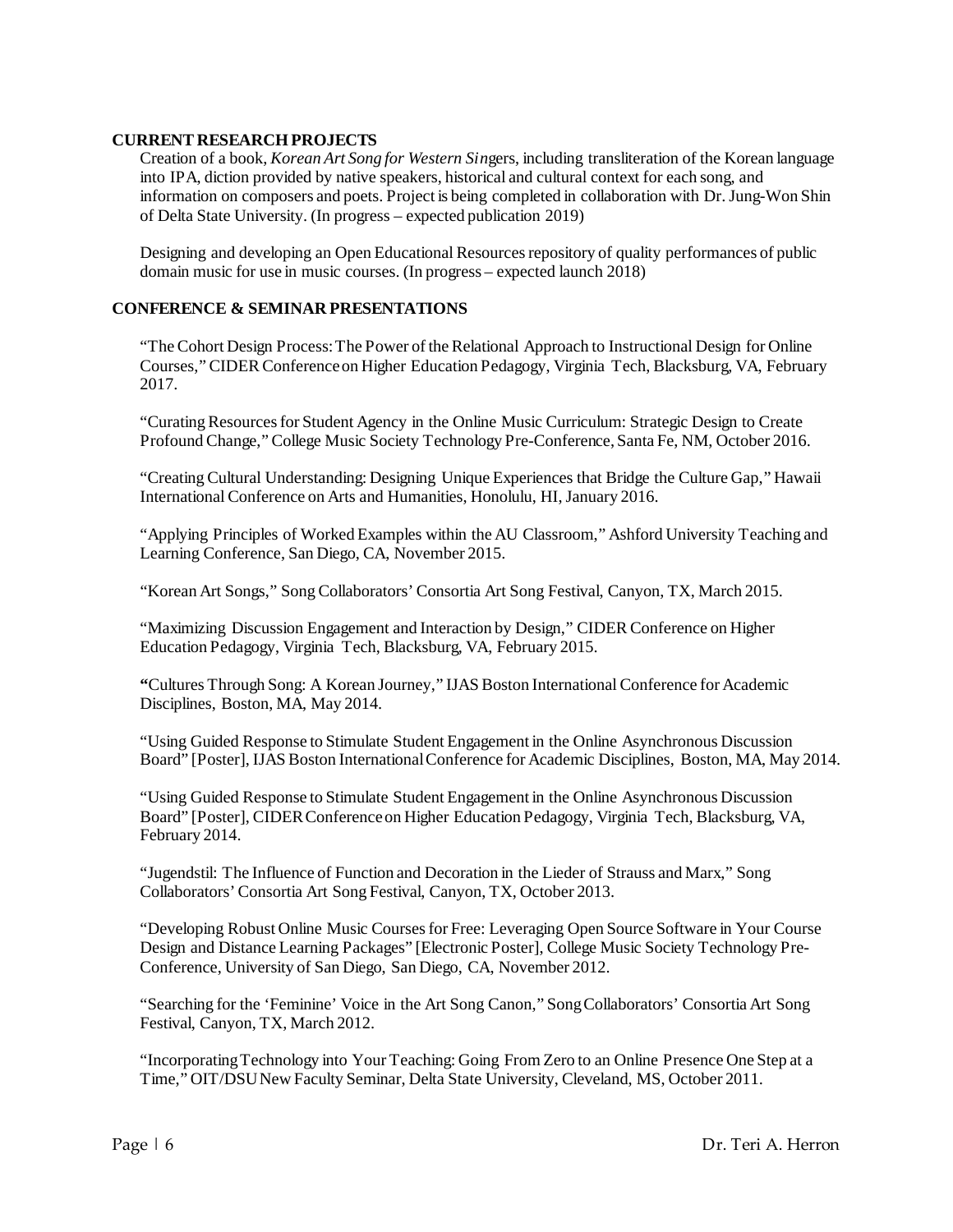"Exemplary Course Winners Share Their Lessons Learned," BbWorld Conference, Las Vegas, NV, July 2011.

"The Blackboard Exemplary Course Award: How to Make Your Course a Winner," OIT/DSU Faculty Brownbag, Delta State University, Cleveland, MS, April 2011.

"Strategies for Effective Online Course Development in Music," OIT/DSU Faculty Seminar, Delta State University, Cleveland, MS, October 2010.

"Music to Our Ears: Teaching with Technology and New Media," OIT/DSU Joint Faculty Instructional Technology Symposium, Delta State University, Cleveland, MS, April 2010.

"The Importance of Pedagogy," The 31st Southern Chapter Conference of the College Music Society, New Orleans, LA, February 2010.

"Tango: Stereotypical Expressions of the Popular Within the Art Music Canon," The 7th Annual International Conference on Arts and Humanities, Honolulu, HI, January 2009.

"Jugendstil: The Influence of Function and Decoration in Lieder" [Poster], Music, Language, & the Mind, Tufts University, Medford, MA, July 2008.

"The Art of Singing in the Age of Self-Help," The 4th Annual New Voice Educators Symposium, Indiana University, Bloomington, IN, February 2008.

"Songs of the Courtesans: The Social and Musical Impact of Professional Women Musicians in 16th and 17th Century Venice," The 1st Annual Southeast Indiana Humanities Conference, IU Southeast, New Albany, IN, March 2007.

"The Inherent Difficulties in the Taxonomy of Heavier Female Voices and the Dangers of Misclassification," The 3rd Annual New Voice Educators Symposium, Indiana University, Bloomington, IN, January 2007.

"The Adoration of the Muse: The Pitfalls of Gender Stereotypes in Music Criticism," The 4th Annual International Conference on Arts and Humanities, Honolulu, HI, January 2006.

"The Fat Lady Doesn't Live Here Anymore: The Effects of Fitness & Rapid Weight Loss on Vocal Production," The 1st Annual New Voice Educators Symposium, Indiana University, Bloomington, IN, January 2005.

"Writing an American Opera: A Comparison of the Development and Reception of Gershwin's *Porgy & Bess* and Copland's *The Tender Land*," The 2nd Annual International Conference on Arts and Humanities, Honolulu, Honolulu, HI, January 2004.

# **GUEST LECTURES & PUBLIC TALKS**

"Faculty Panel Discussion: Physical Conditioning, Injury Prevention, Vocal Hygiene, Emotional Balance, Substance/Technology Abuse, and Lifestyle," DSU Music Department "Well"-Rounded Musician Panel Presentation, Delta State University, Cleveland, MS, January 2012.

"Nutrition, Fitness, and Stress Management Strategies for the Active Artist," DSU Music Department "Well"-Rounded Musician Panel Presentation, Delta State University, Cleveland, MS, January 2012.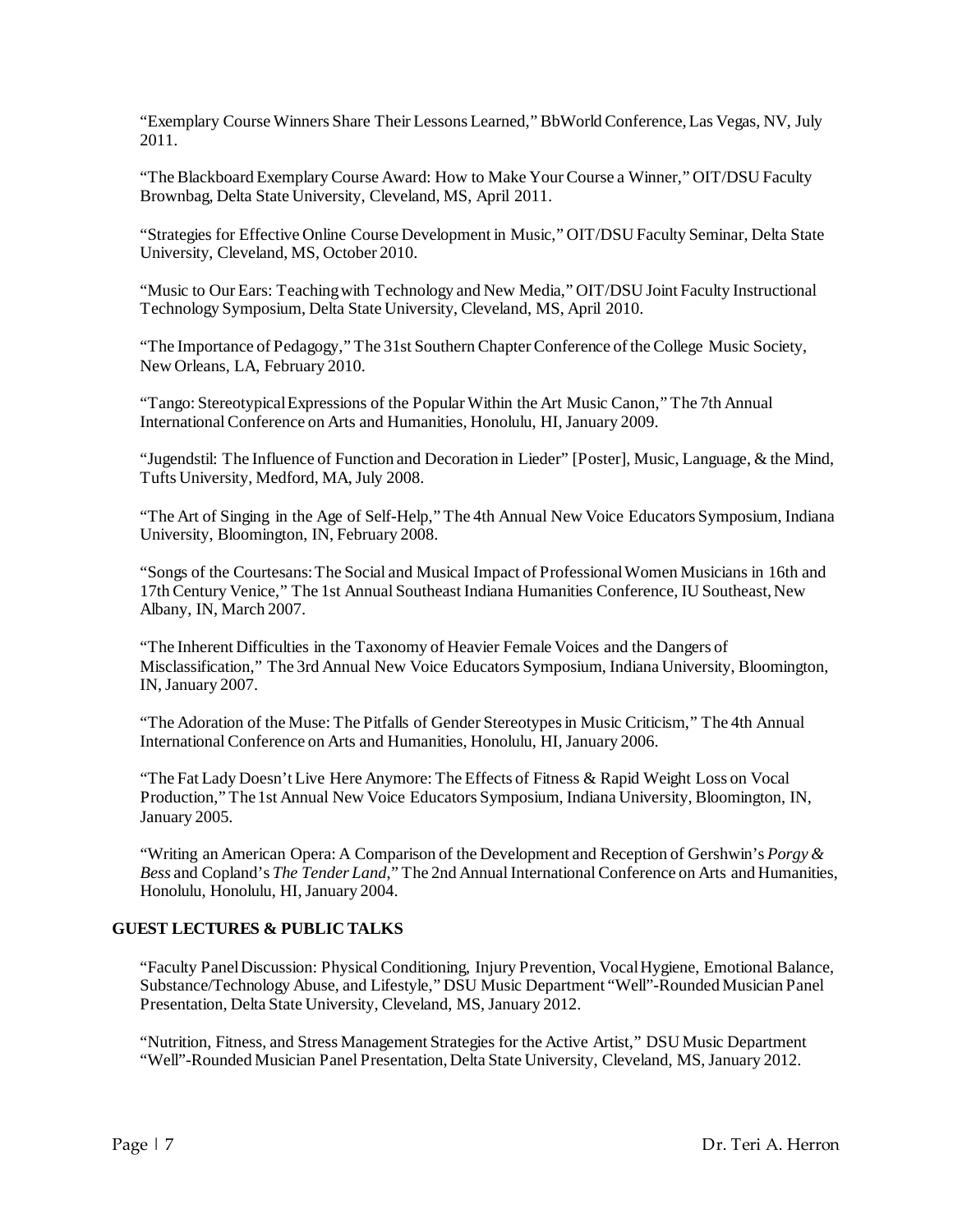"Nutrition, Fitness, and Stress Management Strategies for the Active Artist-Teacher," Guest Lecture for CUR 490 Instrumental Music Methods, Delta State University, Cleveland, MS, October 2011.

"But You're a Guy Too!!!: Issues of Gender and Sexuality Stereotyping in the World of Male Belly Dancers," Gender Studies Group Brownbag Series, Delta State University, Cleveland, MS, October 2011.

"How To Get Free Music!: The library as the musician's best friend," DSU Music Department Presentation, Delta State University, Cleveland, MS, September 2011.

"But You're a Guy!!!: Issues of Gender and Sexuality Stereotyping in the World of Male Hula Dancers," Gender Studies Group Brownbag Series, Delta State University, Cleveland, MS, April 2011.

"Music in American Culture: The Manufacture of Folk Music in the United States," Guest Lecture, Indiana University-Purdue University, Indianapolis, IN, July 2009.

"How Do I Survive This Boring Gen Ed Class?: Strategies for Success in Classes You May Not Want To Take," Academic Success Workshop, Guest Lecture Presentation, Delta State University, Cleveland, MS, March 2009.

"The Adoration of the Muse: The Pitfalls of Gender Stereotypes in Music Criticism," Gender Studies Group Brownbag Series, Delta State University, Cleveland, MS, February 2009.

"Beginning and End, Student and Master, Words and Music: The Partnership of Boito & Verdi," First Tuesday Program, Delta State University, Cleveland, MS, November 2008.

# **ACADEMIC SERVICE**

- o Member, Ashford University Library Committee, January 2015 to the present
- o Member, Ashford University Writing acrossthe Curriculum Committee, January 2014 to August 2015
- o Member, Delta State University, Music Dept. NASM Self-Study Committee, January 2012 to May 2012
- o Proxy, Delta State University Faculty Senate, August 2011 to May 2012
- o Chair, Delta State University Gender Studies Group, August 2011 to May 2012
- o Webmaster, Delta State University Gender Studies Group, August 2010 to May 2012
- 
- o Member, Delta State University Gender Studies Group, August 2009 to May 2011 Instructional Technology Liaison, Delta State University College of Arts & Sciences, August 2009 to May 2012
- o Member, Delta State University Library Committee, August 2008 to May 2012
- o Member, Delta State University Online Course Evaluation Taskforce, August 2010 to May 2011
- o Member, Delta State University Special Programs Committee, August 2011 to May 2012
- o Member, Delta State University Teaching Excellence Committee, August 2008 to May 2010
- o Member, Delta State University, Music Dept. Alumni Relations Committee, August 2008 to May 2012
- o Chair, Delta State University, Music Dept. Library Committee, August 2009 to May 2012
- o Member, Delta State University, Music Dept. Library Committee, August 2008 to May 2009

#### **PROFESSIONAL SERVICE**

- o Member, American Association of University Women, January 2012 to the present
- o Member, American Musicological Society, January 2007 to the present
- o Member, College Music Society, January 1999 to the present
- o Member, The eLearning Guild, August 2008 to the present
- o Member, Mississippi Co-Opera for Education Committee, August 2010 to August 2012
- o Mu Phi Epsilon International Music Honorary, Fall 1992 to the present
- o Music Teachers National Association, January 2007 to the present
- o National Association for Music Education, January 2007 to the present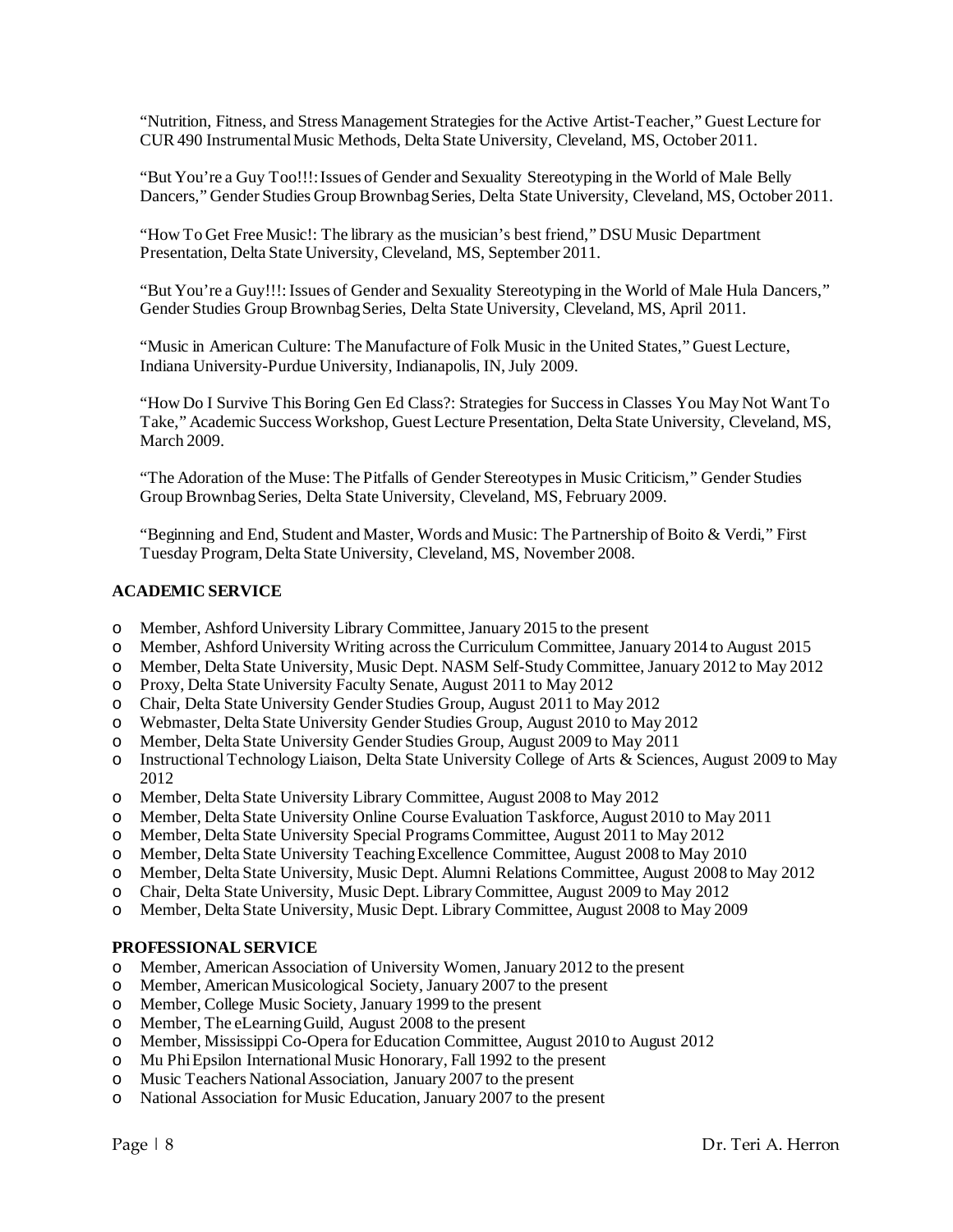- o Member, National Association of Teachers of Singing, August 2001 to the present
	- Member, San Diego NATS Chapter, January 2013 to the present
	- **President, San Diego NATS Chapter Board, August 2015 to May 2017**
	- State Auditions Chair, Mississippi State NATS Chapter, August 2009 to August 2012<br>Treasurer (Founding Officer), IU Student NATS Chapter, August 2003 to May 2007
	- Treasurer (Founding Officer), IU Student NATS Chapter, August 2003 to May 2007
- o Member, National Opera Association, January 2014 to the present
- o Member, Omicron Delta Kappa, May 1995 to the present
- o Member, Pi Kappa Lambda, April 2010 to the present
- o Board Member, Song Collaborators Consortia, August 2011 to the present

# **AWARDS & GRANTS (Selected)**

- o Kent & Janice Wyatt Faculty Development Grant, Delta State University, Cleveland MS, Spring 2012.
- o Faculty Research Grant, Delta State University, Cleveland MS, Spring 2012.
- o Blackboard Exemplary Course Award, Blackboard Catalyst Awards: BbWorld Conference, July 2011.
- Kent & Janice Wyatt Faculty Development Grant, Delta State University, Cleveland MS, Spring 2011
- o Faculty Research Grant Delta State University, Cleveland MS, Spring 2011.
- o Delta State University OIT-ELN Instructional Technology Challenge Grant Delta State University, Cleveland MS, Fall 2011.
- o Kent & Janice Wyatt Faculty Development Grant, Delta State University, Cleveland MS, Spring 2010.
- Faculty Research Grant Delta State University, Cleveland MS, Spring 2010.
- o Kent & Janice Wyatt Faculty Development Grant, Delta State University, Cleveland MS, Spring 2009.
- o Faculty Research Grant, Delta State University, Cleveland MS, Spring 2009.
- o Latin American Music Center's Embassy of Spain 10th Annual Music Competition, Indiana University, Bloomington IN, Spring 2007.
- o Susan Cartland-Bode Award, Indiana University, Bloomington, IN, August 2001 to May 2005.
- o Hirsch Memorial Award, University of Houston, Houston TX, August 1996 to December 1998.
- o Barrows Award for Outstanding Work in Music History, Simpson College, Indianola IA, May 1995.
- o Lauritz Melchior Memorial Award, Dana College, Dana NE, Spring 1991.

# **ADDITIONAL MUSIC SKILLS, INTERESTS & EXPERIENCE**

Jazz soloist Church soloist Opera/Theatre technical work

- Opera Direction and Assistant Direction
- Choreographer
- Costuming

Dance instructor

- Ballroom Standard
- Latin Standard
- Belly Dance [Styles included: Cabaret, Orientale, Raqs sharqi, American Tribal Style®, Tribal Fusion]

• Makeup & Hair

• Props & Set Construction Stage Management

# **OTHER SALARIED ACADEMIC WORK EXPERIENCE**

| <b>Quality Matter Program</b>           | Remote (2017-Present) |
|-----------------------------------------|-----------------------|
| <b>Quality Matters Program Reviewer</b> |                       |

- o Act as a reviewer and for Quality Matters (QM) reviews of online programs through the four QM online program review tracks.
- o Provide substantive feedback and recommendations in a collegial review process working with other reviewers from across the country to help enable measurable iterations of programs and provide recognition to exemplary online programs.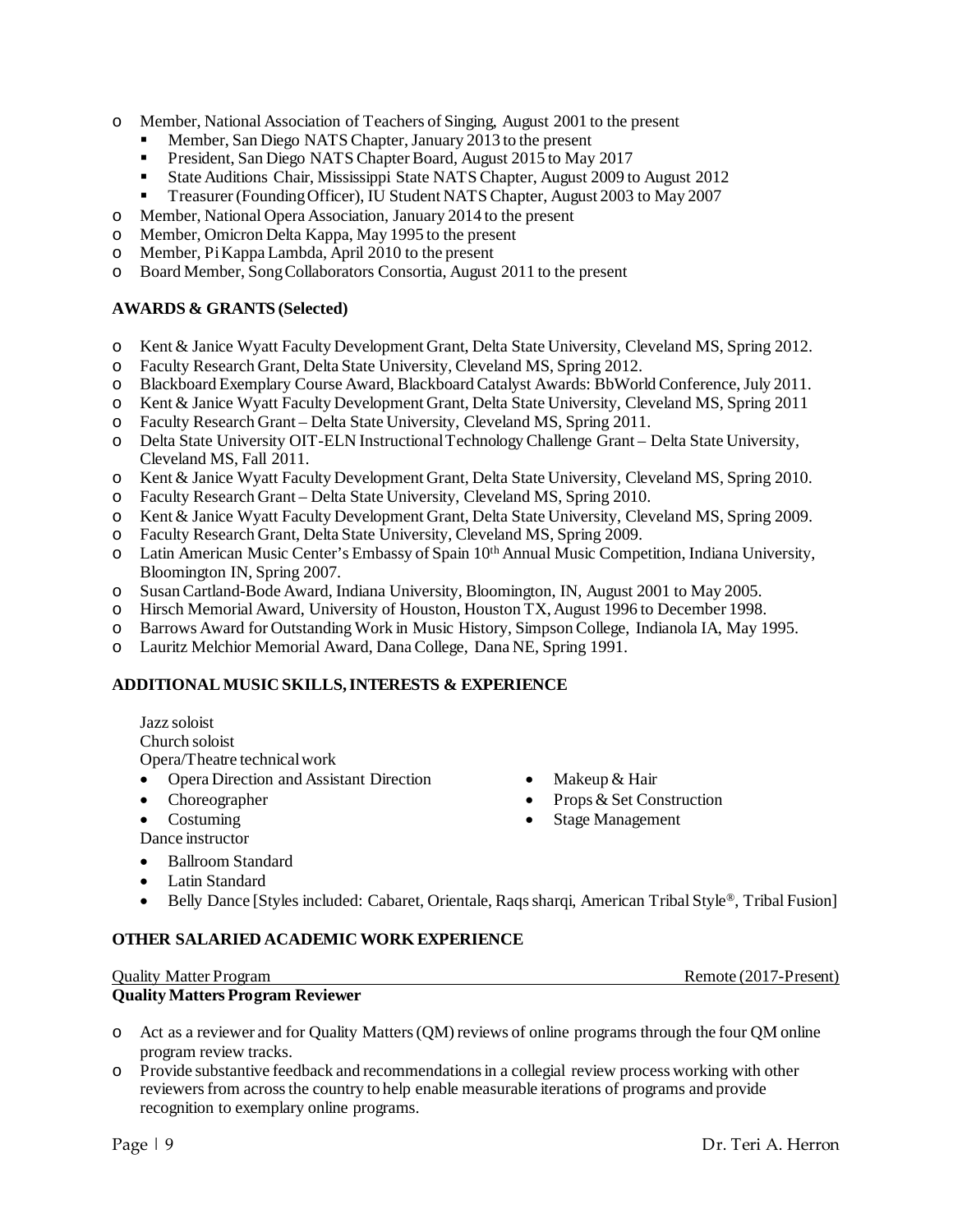# **Manager of Instructional Design Special Projects**

- o Manage the design and development of cutting edge technology-enhanced online course and program projects in our Design and Innovation project stream
- o Work with stakeholders to set and manage schedules for development projects.
- o Collaborate with colleagues across all departmentsto develop engaging and innovative online curricula for diverse student populations.
- o Provide support and direct in the areas of course design, e-pedagogy, learning management systems, and new media production/post-production.
- o Work with the administration and other teams to develop procedures and implementation guidelines for course development and development tools.
- o Collaborate with the Manager, Accessible Design & Technology to create guidance for faculty and other departments to ensure courses meet accessibility standards and requirements.
- o Identify third part resources with whom to work on designs to see them come to life.
- o Leverage available in-house and third party resources and partnerships to develop new instructional technology elements.

#### Quality Matter Program Remote (2015-Present) **Quality Matters Master Reviewer**

- o Staff and lead review teams.
- o Coordinate review team efforts before, during, and after the review.
- o Guide review teams ensuring reviews are completed on time, conducted according to the principles of QM, and directed by QM rubric standards and annotations.
- o Provide guidance to review teams throughout the process ensuring effective recommendations are provided to Faculty Developers.
- o Represent QM's principles and policies on the review and, as QM's primary point of contact, keep QM informed as appropriate as reviews progress.
- o Ensure all administrative documents are completed and submitted as appropriate, ensure intellectual property and privacy rights are respected during the review process.
- o Communicate with the Course Representative, Peer Reviewers, QM Coordinator and QM Staff, as appropriate.

| <b>Bridgepoint Education</b>           | San Diego, California (2015-2016) |
|----------------------------------------|-----------------------------------|
| <b>Manager of Instructional Design</b> |                                   |

- o Led the hiring of new team members, creating and managing hiring committees.
- o Managed the instructional design and educational technology teams.
- o Planned, designed, and developed technology-enhanced online programs and courses as well as other teaching, learning, and training projects for Bridgepoint Education.
- o Managed schedules and personnel for all projects.
- o Served as the departmental liaison for both external WASC reviews and internal program reviews.
- o Collaborated with colleagues including information technologists, educational technology designers, remote and onsite faculty subject matter experts, program chairs, and deans to develop engaging online curricula for diverse student populations.
- o Mentored new instructional designers in best practices-based development strategies.
- o Provided support in the areas of course design, e-pedagogy, learning management systems, and new media production/post-production.
- o Worked with the administration and other teams to develop procedures and implementation guidelines for course development and development tools.
- o Leveraged available in-house and third party resources and partnerships to develop new instructional technology elements. (A complete list of courses and programs developed is available on request.)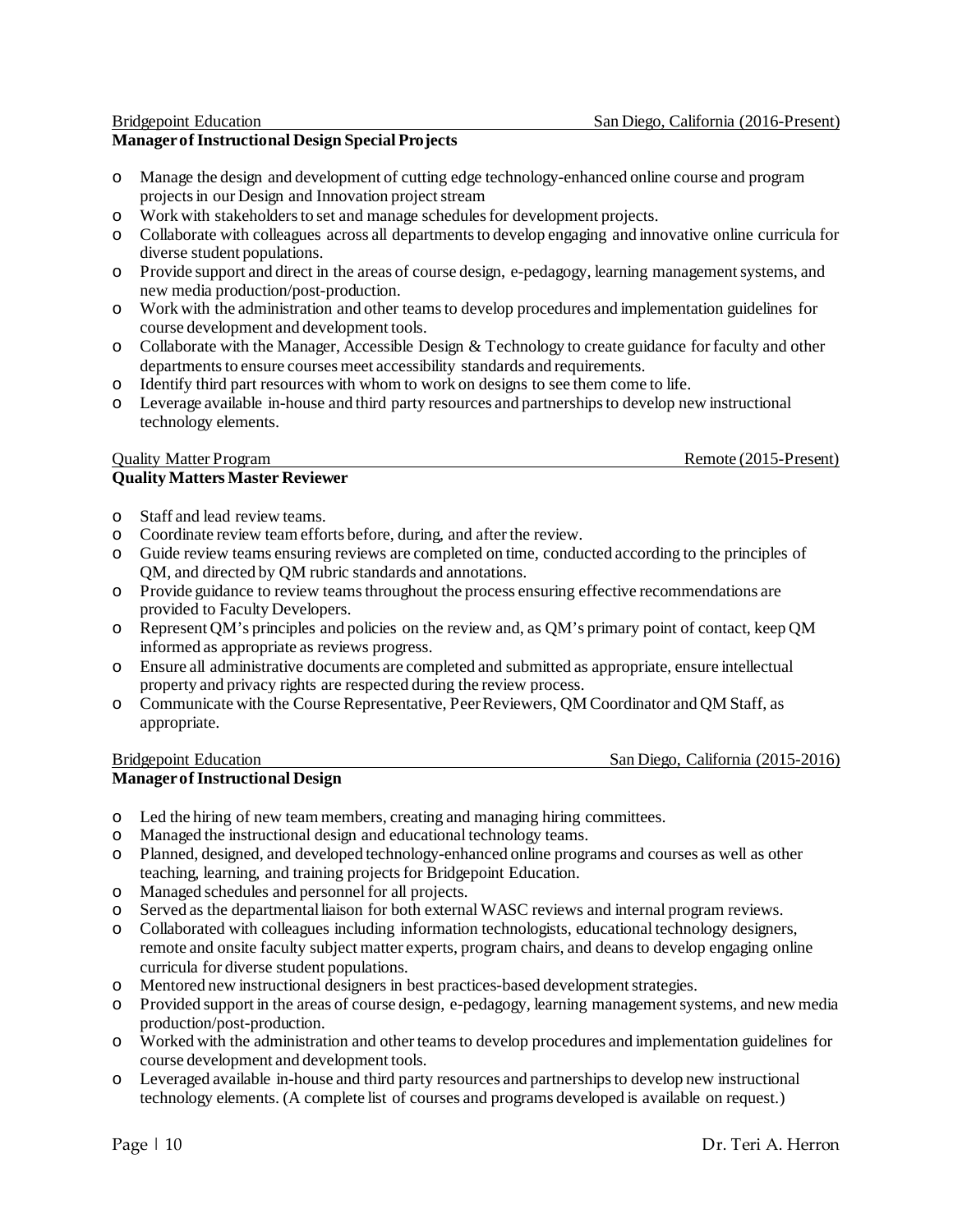# Quality Matter Program Remote (2013-Present) **Quality Matters Peer Reviewer**

- o Act as a peer reviewer and subject matter expert for Quality Matters (QM) reviews of online courses through the QM program.
- o Provide substantive feedback and recommendations in a collegial review process working with other reviewers from across the country.
- o Complete reviews within set timelines working both collaboratively and independently to complete assignments.

# Ashford University San Diego, California (2012-2015)

# **Senior Instructional Designer**

- o Led the planning, design, development, and support of technology-enhanced programs and courses as well as other teaching, learning, and training projects for Ashford University.
- o Managed the design and development process for all assigned projects.
- o Collaborated with remote and onsite faculty subject matter experts, program chairs, and deansto develop engaging online curricula for the diverse student population.
- o Mentored new instructional designers in best practices based development strategies.
- o Provided support in the areas of course design, e-pedagogy, course management systems, and new media production/post-production.
- o Served as the course liaison for both external WASC reviews and internal program reviews.
- o Worked with direct supervisor to develop procedures and implementation guidelines for course development and development tools.
- o Worked with available in-house groups to develop instructional technology elements.
- o Created and managed the Development Resource Site and Curriculum Development Orientation course for faculty in collaboration with the instructional design team.
- o Collaboratively planned and managed improved course development tools and processes, and online curricula and program templates.
- o Served on a variety of hiring and other committees.
- o Regularly contributed to the Dangerous Designers webinar series for faculty development.
- o Acted as the point of contact and representative for online QM course reviews.

# Labyrinth Learning Remote (2012-2013)

# **Senior Instructional Designer**

- o Created scripts for Labyrinth Learning's training programs videos for Windows 8 and Microsoft 13 to accompany Labyrinth Learning textbook manuscripts.
- o Acted as the technical editor for scripts produced by other script writers to ensure the quality of the work and verify the reliability of the information presented.
- o Utilized technological interfaces including shared documents via Google Drive, accessing a server via a VPN client for the download of assignments and the upload of completed work, the use of a virtual machine to house an upgraded operating system, and a variety of other web-based and telecommunications technologies.

# Indiana University Jacobs School of Music, Cook Music Library Bloomington, IN (2001-2008) **Reserves Coordinator/Circulation Supervisor**

- o Coordinated with Jacobs School of Music faculty regarding the courses for each term.
- o Acted as a liaison between the Jacobs School of Music Faculty and the Variations2 Digital Library Project.
- o Processed all course reserve materials (electronic and hard copy) for each academic session.
- o Created and maintained the online Course Reserves webpage for each semester's reserves requirements.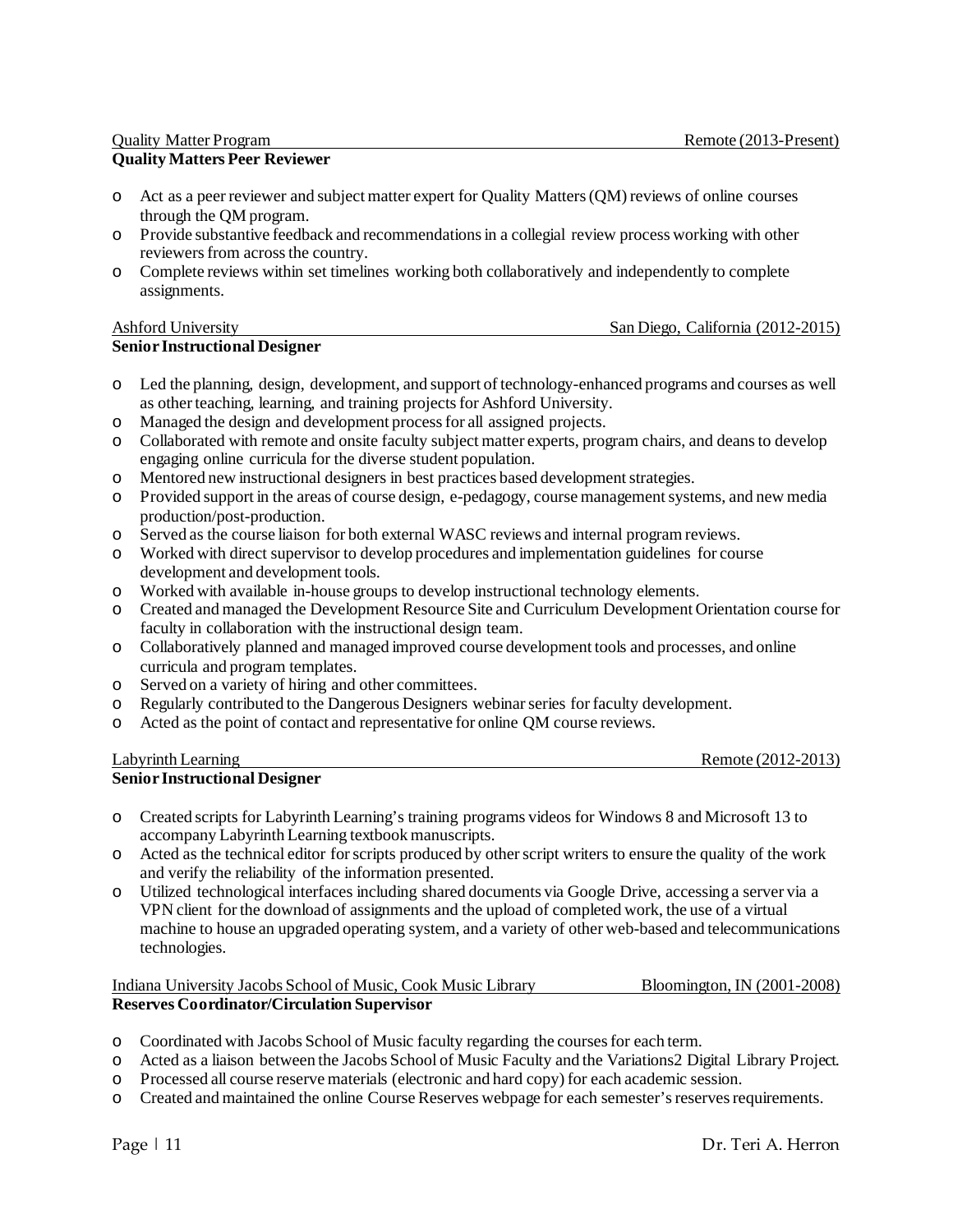- o Maintained the online Course Reserve Archive.
- o Supervised 35-40 student circulation workers each session.
- o Served on a number of committees, including the hiring committees for the Collection Development Librarian, the Head of the Cook Music Library, and the Bills & Fines and Stacks Coordinators.

### Indiana University Jacobs School of Music, Cook Music Library Bloomington, IN (2001-2008) **Assistant Acquisitions Supervisor**

- o Monitored budgets and accounts.
- o Managed correspondence, invoices, and confidential personnel files.
- o Provided support for all Staff, Music Library Administrative Committee, and School of Music Advisory Committee meetings.

# **INSTRUCTIONAL TECHNOLOGY SKILLS (Selected)**

Proficient in working with PCs in the Windows environment and familiar with the Mac platform. Comfortable working with various course management systems, browsers, and a wide variety of applications and peripherals. General facility with a variety of products and platformsincluding:

- o Adobe Connect
- Adobe Dreamweaver
- o Adobe Fireworks
- o Adobe Flash (for video post-production)
- o Adobe Illustrator
- o Adobe Photoshop
- o Adobe Professional
- o Adobe Premier Pro
- o Articulate Storyline
- o Audacity/LAME
- o Blackboard CE6 (LMS)
- o Blackboard CourseSites(LMS)
- o Camtasia
- o Canvas (LMS)
- o E-College/LearningStudio (LMS)
- o Flip Video Camera
- **GIMP**
- o Google Suite
- o Jing
- o Kompozer
- o Moodle (LMS)
- o Portfolium
- Prezi
- o RealizeIt
- o Respondus
- Screencast-o-matic
- o Skype
- o SMART/Sympodiums
- o SmartSparrow
- o Storybird
- o Thinglink
- o Vegas Movie Studio
- o Wacom Cintiq Tablet (for video production)
- o Weebly
- o Wix
- o WordPress
- YouSeeU
- o YouTube (for video editing and production)
- o Zoom H-2 Digital Audio Recorder